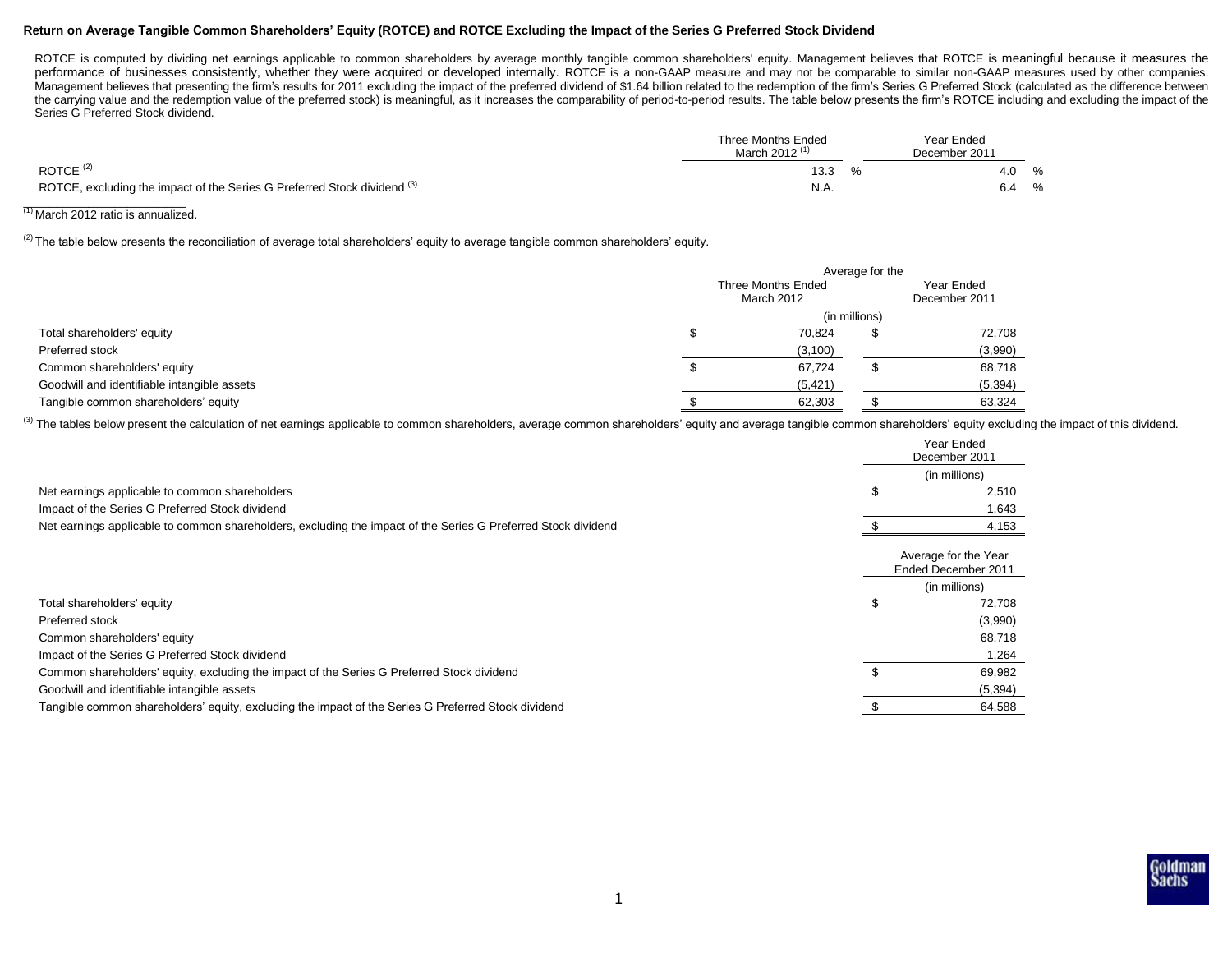### **Net Earnings Applicable to Common Shareholders, Diluted Earnings per Common Share (EPS) and Annualized Return on Average Common Shareholders' Equity (ROE) Excluding the Impact of the Series G Preferred Stock Dividend**

Management believes that presenting the firm's results for the first quarter of 2011 excluding the impact of the preferred dividend of \$1.64 billion related to the redemption of the firm's Series G Preferred Stock (calcula difference between the carrying value and the redemption value of the preferred stock) is meaningful, as it increases the comparability of period-to-period results. Diluted EPS and annualized ROE excluding this dividend ar non-GAAP measures and may not be comparable to similar non-GAAP measures used by other companies. The table below presents the firm's diluted EPS and annualized ROE including and excluding the impact of the Series G Preferred Stock dividend.

|                                                                                              | Three Months Ended<br>March 2011 |
|----------------------------------------------------------------------------------------------|----------------------------------|
| Diluted EPS                                                                                  | .56                              |
| Annualized ROE <sup>(1)</sup>                                                                | $\%$<br>12.2                     |
| Diluted EPS, excluding the impact of the Series G Preferred Stock dividend <sup>(2)</sup>    | 4.38                             |
| Annualized ROE, excluding the impact of the Series G Preferred Stock dividend <sup>(2)</sup> | %<br>14.5                        |

(1) Annualized ROE is computed by dividing annualized net earnings applicable to common shareholders by average monthly common shareholders' equity. The impact of the \$1.64 billion Series G Preferred Stock dividend was not annualized in the calculation of annualized net earnings applicable to common shareholders as this amount had no impact on other quarters in the year.

 $^{(2)}$  The tables below present the calculation of net earnings applicable to common shareholders, diluted EPS and average common shareholders' equity excluding the impact of this dividend.

|                                                                                                               | Three Months Ended<br>March 2011           |
|---------------------------------------------------------------------------------------------------------------|--------------------------------------------|
|                                                                                                               | (in millions, except per<br>share amounts) |
| Net earnings applicable to common shareholders                                                                | 908                                        |
| Impact of the Series G Preferred Stock dividend                                                               | 1,643                                      |
| Net earnings applicable to common shareholders, excluding the impact of the Series G Preferred Stock dividend | 2.551                                      |
| Divided by: average diluted common shares outstanding                                                         | 583.0                                      |
| Diluted EPS, excluding the impact of the Series G Preferred Stock dividend                                    | 4.38                                       |

|                                                                                            | Average for the<br>Three Months Ended<br>March 2011 |               |
|--------------------------------------------------------------------------------------------|-----------------------------------------------------|---------------|
|                                                                                            |                                                     | (in millions) |
| Total shareholders' equity                                                                 |                                                     | 76.052        |
| Preferred stock                                                                            |                                                     | (5,993)       |
| Common shareholders' equity                                                                |                                                     | 70.059        |
| Impact of the Series G Preferred Stock dividend                                            |                                                     | 411           |
| Common shareholders' equity, excluding the impact of the Series G Preferred Stock dividend |                                                     | 70.470        |

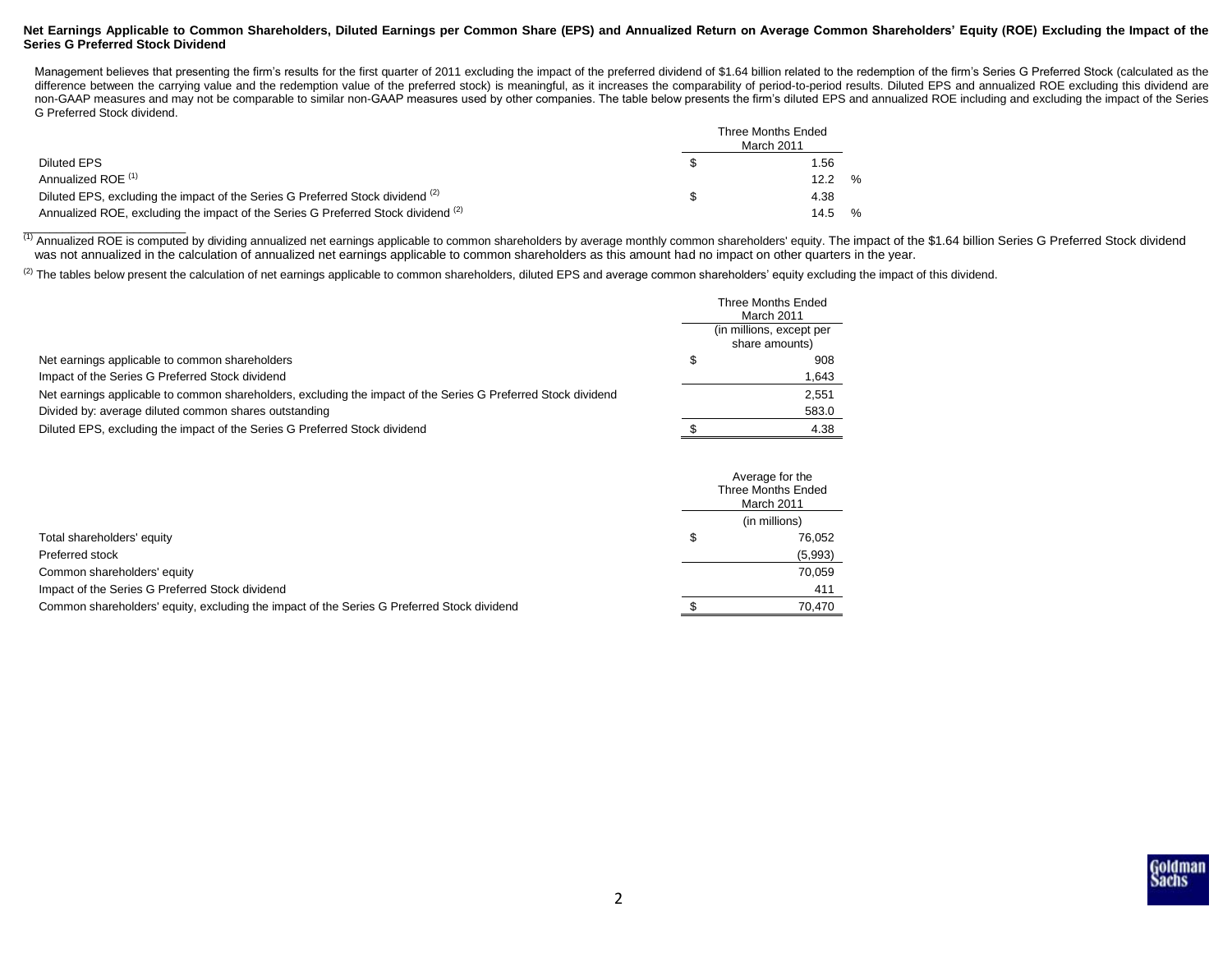#### **Adjusted Assets, Adjusted Leverage Ratio, Tangible Common Shareholders' Equity, Tangible Book Value Per Common Share and Tier 1 Common Ratio** (\$ in millions, except per share amounts)

The table below presents information on the firm's assets, shareholders' equity, leverage ratios, book value per common share and Tier 1 common ratio.

|                                              | March<br>2012 |   | December<br>2011 |   |
|----------------------------------------------|---------------|---|------------------|---|
| <b>Total assets</b>                          | \$<br>950,932 |   | \$<br>923,225    |   |
| Adjusted assets <sup>(1)</sup>               | 647,592       |   | 604,391          |   |
| Total shareholders' equity                   | 71,656        |   | 70,379           |   |
| Leverage ratio <sup>(2)</sup>                | 13.3          | X | 13.1             | X |
| Adjusted leverage ratio <sup>(3)</sup>       | 9.0           | X | 8.6              | X |
| Common shareholders' equity                  | \$<br>68,556  |   | \$<br>67,279     |   |
| Tangible common shareholders' equity (4)     | 63,186        |   | 61,811           |   |
| Book value per common share (5)              | \$<br>134.48  |   | \$<br>130.31     |   |
| Tangible book value per common share (4) (5) | 123.94        |   | 119.72           |   |
| Risk-weighted assets (RWAs) <sup>(6)</sup>   | \$<br>437,570 |   | \$<br>457,027    |   |
| Tier 1 common ratio <sup>(1)</sup>           | 12.9          | % | 12.1             | % |

(1) Adjusted assets equals total assets less (i) low-risk collateralized assets generally associated with the firm's secured client financing transactions, federal funds sold and excess liquidity (which includes financial but not yet purchased, at fair value, less derivative liabilities) and (ii) cash and securities segregated for regulatory and other purposes. Adjusted assets is a non-GAAP measure and may not be comparable to similar non-G measures used by other companies. The table below presents the reconciliation of total assets to adjusted assets.

|                                                                             | March<br>2012 |            | December<br>2011 |
|-----------------------------------------------------------------------------|---------------|------------|------------------|
| Total assets                                                                | \$            | 950,932    | \$<br>923,225    |
| Deduct: Securities borrowed                                                 |               | (169,092)  | (153, 341)       |
| Securities purchased under agreements<br>to resell and federal funds sold   |               | (181,050)  | (187, 789)       |
| Add:<br>Financial instruments sold, but not yet<br>purchased, at fair value |               | 151,251    | 145,013          |
| Less derivative liabilities                                                 |               | (51,350)   | (58,453)         |
| Subtotal                                                                    |               | (250, 241) | (254, 570)       |
| Deduct: Cash and securities segregated for<br>regulatory and other purposes |               | (53,099)   | (64,264)         |
| Adjusted assets                                                             |               | 647,592    | 604,391          |